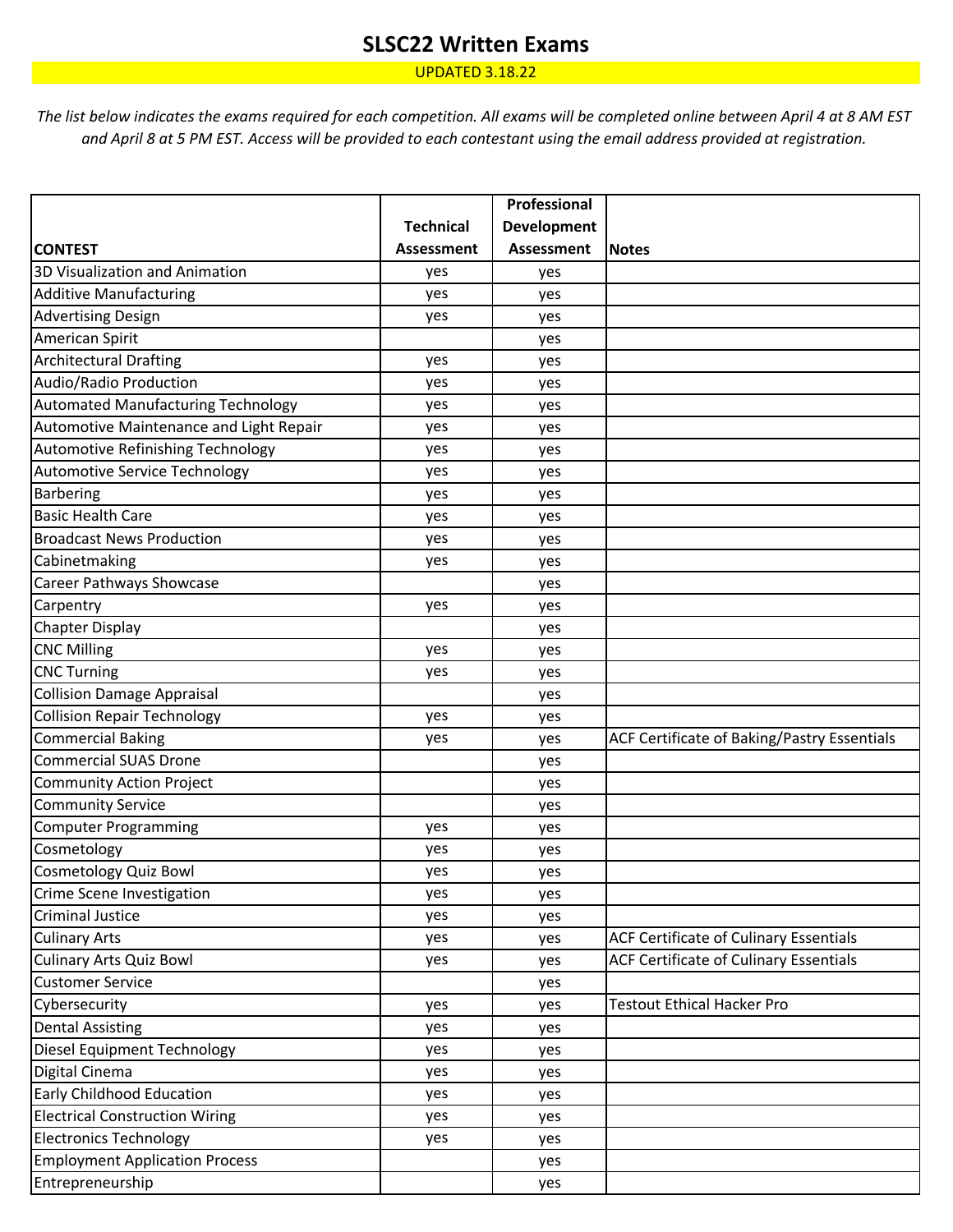## **SLSC22 Written Exams**

UPDATED 3.18.22

*The list below indicates the exams required for each competition. All exams will be completed online between April 4 at 8 AM EST and April 8 at 5 PM EST. Access will be provided to each contestant using the email address provided at registration.* 

|                                                        |                   | Professional |                                          |
|--------------------------------------------------------|-------------------|--------------|------------------------------------------|
|                                                        | <b>Technical</b>  | Development  |                                          |
| <b>CONTEST</b>                                         | <b>Assessment</b> | Assessment   | <b>Notes</b>                             |
| <b>Esthetics</b>                                       | yes               | yes          |                                          |
| <b>Extemporaneous Speech</b>                           |                   | yes          |                                          |
| Firefighting                                           | yes               | yes          |                                          |
| First Aid/CPR                                          | yes               | yes          |                                          |
| <b>Graphic Communications</b>                          | yes               | yes          |                                          |
| <b>Graphics Imaging Sublimation</b>                    | yes               | yes          |                                          |
| Hair Weave                                             | yes               | yes          |                                          |
| <b>Health Knowledge Bowl</b>                           |                   | yes          | Written Exam onsite                      |
| <b>HVACR</b>                                           | yes               | yes          |                                          |
| Industrial Motor Control                               | yes               | yes          |                                          |
| Information Technology Services                        | yes               | yes          | <b>Testout PC Pro</b>                    |
| Interactive Applications and Video Game Design         | yes               | yes          |                                          |
| Internet of Things/Smart Home                          | yes               | yes          |                                          |
| Internetworking                                        | yes               | yes          | <b>Testout Routing and Switching Pro</b> |
| Job Interview                                          |                   | yes          |                                          |
| Job Skill Demonstration A                              |                   | yes          |                                          |
| Job Skill Demonstration Open                           |                   | yes          |                                          |
| Marine Service Technology                              | yes               | yes          |                                          |
| Masonry                                                | yes               | yes          |                                          |
| Mechatronics                                           | yes               | yes          |                                          |
| <b>Medical Assisting</b>                               | yes               | yes          |                                          |
| Medical Math                                           | yes               | yes          | <b>Technical Assessment onsite</b>       |
| <b>Medical Terminology</b>                             | yes               | yes          | <b>Technical Assessment onsite</b>       |
| <b>Mobile Robotics</b>                                 |                   | yes          |                                          |
| <b>MRE Challenge</b>                                   | yes               | yes          | ACF Certificate of Culinary Essentials   |
| <b>Nail Care</b>                                       | yes               | yes          |                                          |
| <b>Nurse Assisting</b>                                 | yes               | yes          |                                          |
| Photography                                            | yes               | yes          |                                          |
| Pin Design                                             |                   | yes          |                                          |
| Plumbing                                               | yes               | yes          |                                          |
| Power Equipment Technology                             | yes               | yes          |                                          |
| <b>Practical Nursing</b>                               | yes               | yes          |                                          |
| <b>Prepared Speech</b>                                 |                   | yes          |                                          |
| Promotional Bulletin Board                             |                   | yes          |                                          |
| <b>Promotional Poster</b>                              |                   | yes          |                                          |
| <b>Quiz Bowl</b>                                       |                   | yes          | Written Exam onsite                      |
| <b>Related Technical Math</b>                          | yes               | yes          | <b>Technical Assessment onsite</b>       |
| <b>Residential and Commercial Appliance Technology</b> | yes               | yes          |                                          |
| <b>Restaurant Service</b>                              | yes               | yes          | ACF Certificate of Culinary Essentials   |
| Robotics Urban Search and Rescue                       |                   | yes          |                                          |
| <b>Team Engineering Challenge</b>                      |                   | yes          |                                          |
| Teamworks                                              | yes               | yes          |                                          |